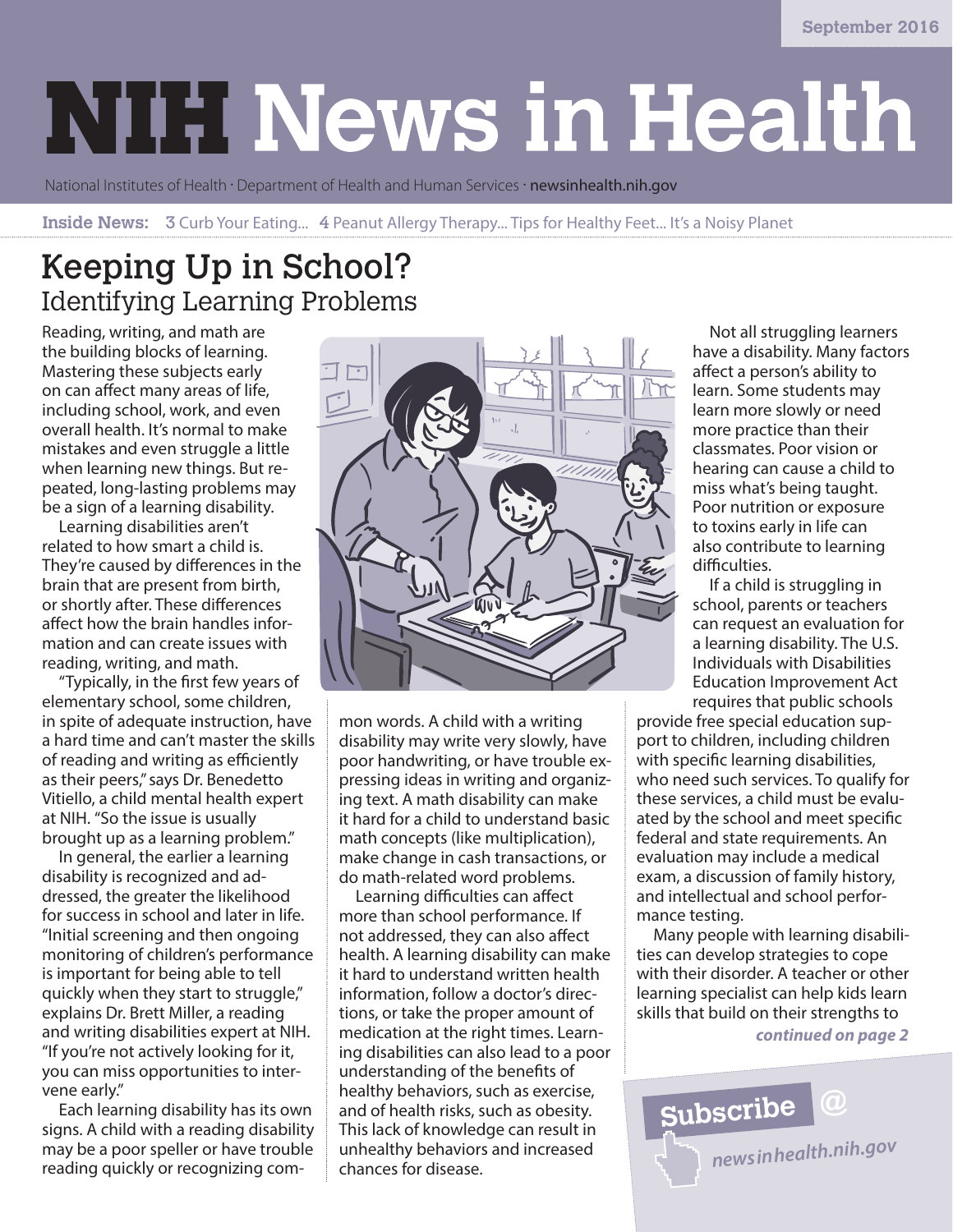### *continued from page 1*

counter-balance their weaknesses. Educators may provide special teaching methods, make changes to the classroom, or use technologies that can assist a child's learning needs.

A child with a learning disability may also struggle with low self-esteem, lack of confidence, and frustration. In the case of a math learning disability, math anxiety may play a role in worsening math abilities. A counselor can help children use coping skills and build healthy attitudes about their ability to learn.

"If appropriate **interventions** are provided, many of these challenges can be minimized," explains Dr. Kathy Mann Koepke, a math learning disability expert at NIH. "Parents and teachers should be aware that their own words and behavior around learning and doing math are implicitly learned by the young people

. . . . . . . . . . . .



### **Wise Choices** Signs of a Learning Disability

Consider talking with your doctor if you notice these signs:

- $\blacksquare$  difficulty with reading and/or writing
- $\blacksquare$  problems with math skills
- $\blacksquare$  difficulty remembering
- $\blacksquare$  trouble following directions
- $\blacksquare$  difficulty with concepts related to time
- $\blacksquare$  problems staying organized

### **NIH News in Health ISSN 2375-6993 (Print) ISSN 1556-3898 (Online)**

**National Institutes of Health** Office of Communications & Public Liaison Building 31, Room 5B64 Bethesda, MD 20892-2094 nihnewsinhealth@od.nih.gov Tel: 301-402-7337

**newsinhealth.nih.gov**

around them and may lessen or worsen math anxiety."

"We often talk about these conditions in isolation, but some people have more than one challenge," Miller says. Sometimes children with learning disabilities have another learning disorder or other condition, such as attention deficit hyperactivity disorder (ADHD).

"ADHD can be confused with a learning problem," Vitiello says. ADHD makes it difficult for a child to pay attention, stay focused, organize information, and finish tasks. This can interfere with schoolwork, home life, and friendships. But ADHD is not considered a learning disability. It requires its own treatments, which may include behavior therapy and medications.

"Parents play an important role in treatment, especially for children in elementary school," Vitiello says. Medications and behavioral interventions are often delivered at home. Teachers can usually advise parents on how to help kids at home, such as by scheduling appropriate amounts of time for learning-related activities. Parents can also help by minimizing distractions and encouraging kids to stay on task, such as when doing homework. Effective intervention re-

#### $\mathbb{D}$ **Definitions**

#### Interventions

Actions taken to prevent or treat a disorder or to improve health in other ways.

**Editor** Harrison Wein, Ph.D. **Managing Editor** Vicki Contie

**Contributors** Vicki Contie, Alan Defibaugh (illustrations), and Tianna Hicklin

**Attention Editors** Reprint our articles and illustrations in your own publication. Our material is not copyrighted. Please acknowledge *NIH News in Health* as the source and send us a copy.

For more health information from NIH, visit

[health.nih.gov](http://health.nih.gov)



For more about learning disabilities, click the "Links" tab at: [newsinhealth.nih.gov/issue/Sep2016/Feature1](https://newsinhealth.nih.gov/issue/Sep2016/Feature1)

quires consistency and a partnership between school and home.

Many complex factors can contribute to development of learning disabilities. Learning disorders tend to run in families. Home, family, and daily life also have a strong effect on a child's ability to learn starting from a very early age. Parents can help their children develop skills and build knowledge during the first few years of life that will support later learning.

"Early exposure to a rich environment is important for brain development," Mann Koepke says. Engage your child in different learning activities from the start. Before they're even speaking, kids are learning. "Even if it's just listening and watching as you talk about what you're doing in your daily tasks," she says.

Point out and talk with children about the names, colors, shapes, sizes, and numbers of objects in their environment. Try to use comparison words like "more than" or "less than." This will help teach your child about the relationships between things, which is important for learning math concepts, says Mann Koepke. Even basic things, like getting enough sleep and eating a healthy diet, can help children's brain development and their ability to learn.

NIH is continuing to invest in research centers that study learning challenges and their treatments, with a special focus on understudied and high-risk groups.

Although there are no "cures," early interventions offer essential learning tools and strategies to help lessen the effects of learning disabilities. With support from caregivers, educators,

and health providers, people with learning disabilities can be successful at school, work, and in their personal lives.  $\blacksquare$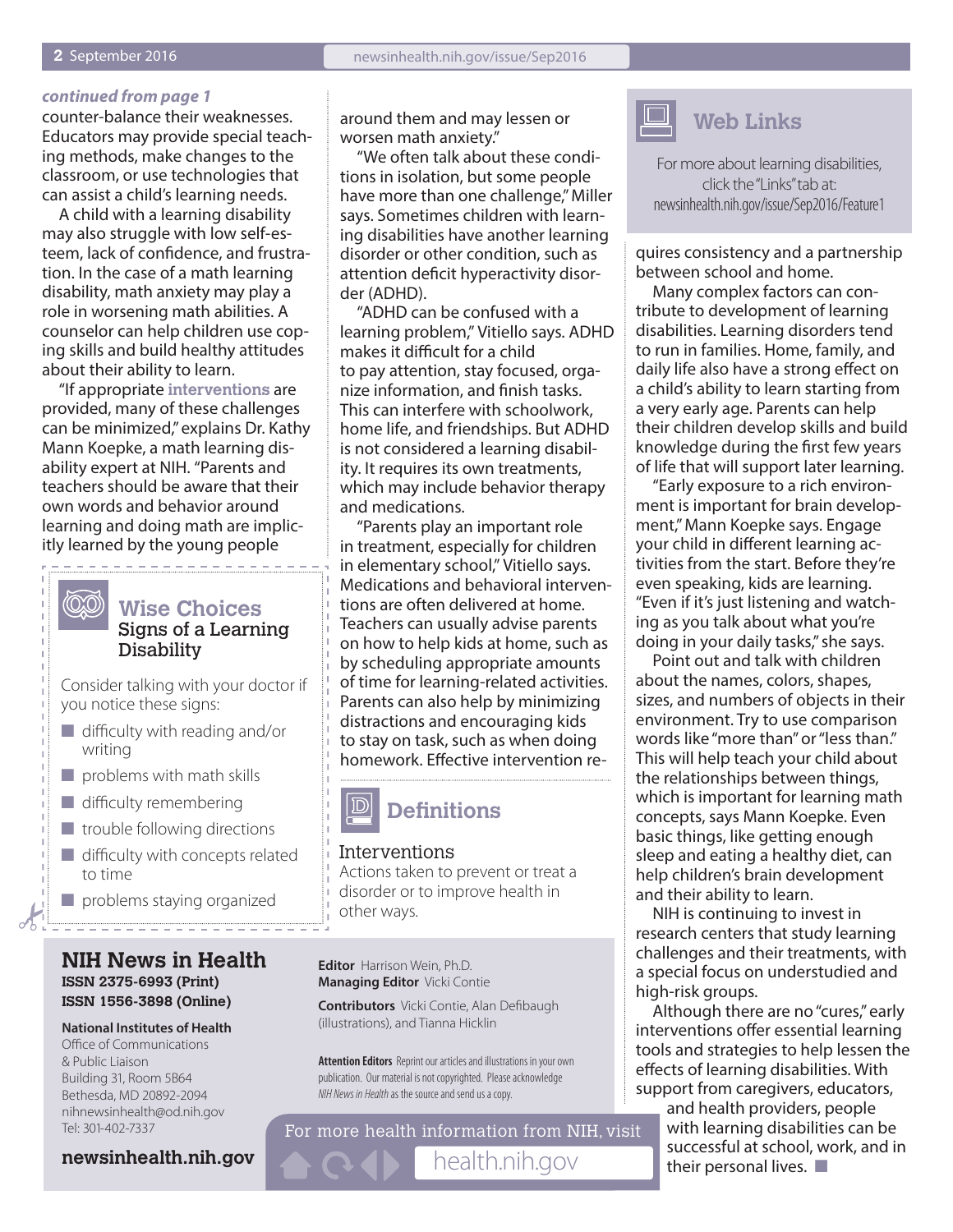# Curb Your Eating Help Your Brain Fight the Urge to Splurge

Ever tried to eat just one potato chip, or take just one bite of chocolate cake? It may feel impossible. A little nibble triggers an urge to eat more. Some people feel driven to keep eating to the point where the food's no longer enjoyable. You know the resulting weight gain will harm your health. So why do you keep eating when it's not in your best interest?

Out-of-control behaviors around food can look and feel remarkably similar to an addiction to drugs and other substances. In fact, imaging studies have shown that addictive drugs can hijack the same brain pathways that control eating and pleasurable responses to foods. NIH-funded researchers are closely studying the biology of overeating to try to find new ways to help people curb these out-of-control behaviors. State of start or sugar, because these foods stop eating once we start. Avoid hav-

. . . . . . . . . . . .

'@@

### **Wise Choices** Control Your Eating

- $\blacksquare$  Stick to a shopping list. It helps to shop when you're not hungry.
- Remove temptation. Don't bring high-fat or sugary foods into your home.
- $\blacksquare$  Change your surroundings to avoid overeating. For example, don't eat while watching TV. Meet friends in places that don't serve food.
- $\blacksquare$  Use smaller plates. We tend to eat most of what's on our plates, no matter the size.
- $\blacksquare$  Don't reward successes with food. Choose other rewards you'll enjoy, like a movie, a massage, or personal time.
- $\blacksquare$  Seek help. Ask friends and family for support. Consider enrolling in a class or program.
- $\blacksquare$  Forgive yourself if you overeat. We all have occasional setbacks.

"There's an addictive element to foods—especially high-fat, high-sugar foods—that drives many of us to overeat," says Dr. Nora Volkow, director of NIH's National Institute on Drug Abuse. She's been studying the brain's role in drug addiction and obesity for more than 20 years. Volkow and other scientists have found that high-calorie foods, like addictive drugs, can trigger the brain's reward system, releasing brain chemicals such as dopamine that make you feel terrific. So it's natural to want more. In fact, wanting more helped early humans survive.

"Our brains are hardwired to respond positively to foods that have a high content of fat or sugar, because these foods helped our ancestors survive in an environment where food was scarce," Volkow says. "In today's society, though, highly rewarding foods are everywhere. And our brain's reward system for foods is now a liability."

Seeing, smelling, tasting, or even hearing certain cues—from food ads on the radio to the smell of cinnamon buns in a shopping mall—can make us crave fattening foods when we're not even hungry. Brain studies show that food cues can be especially strong in people who are obese or at risk for weight gain. In one NIHfunded study, volunteers who had a heightened brain response to a sip of a milkshake when they weren't hungry were more likely to gain weight a year later.

While some brain areas drive us to seek sweets and fatty foods, other regions at the front of the brain can help us control our urges. We can help our "rational" brain regions take control by avoiding tasty temptations and developing healthy habits.

"Each of us should be aware if there are certain foods that we can't



ing them at home. Don't buy them or start eating them, because that might trigger binge eating," Volkow says.

Make healthy eating a part of your everyday routine by swapping unhealthy habits with healthy ones. Eat fruit instead of cookies as a daily dessert, or have a mid-day snack of crunchy carrots instead of potato chips. Instead of walking directly to the refrigerator after work, take a walk through your neighborhood. Over time, healthy habits can become wired in your brain. You'll do them without even thinking.

"Childhood and teen years are ideal times to develop healthy habits," Volkow says. "Healthy eating habits will help protect them in the future against the diseases associated with obesity." $\blacksquare$ 



For more about out-of-control eating, click the "Links" tab at: [newsinhealth.nih.gov/issue/Sep2016/Feature2](http://newsinhealth.nih.gov/issue/Sep2016/Feature2)